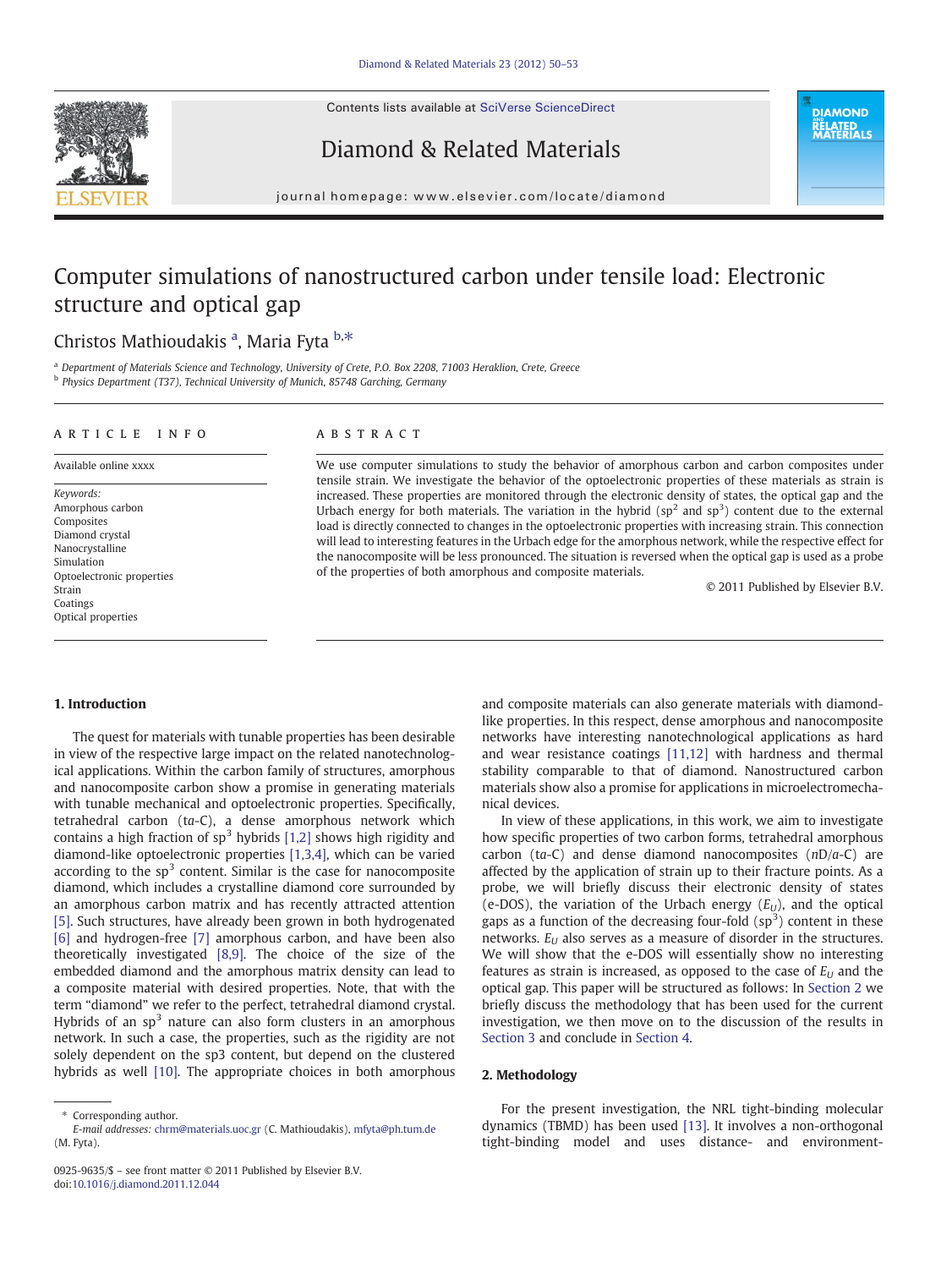<span id="page-1-0"></span>dependent parameters for transferability. This methodology has been previously proven efficient in relevant studies of amorphous and nanostructured carbon, also off-equilibrium [\[8\].](#page-3-0) This scheme is more accurate than classical methods, but also provides a higher statistical accuracy than first-principles schemes. It also describes well quantum-mechanical effects, such as bond-breaking discussed in this work. Additional details to the NRL scheme can be found elsewhere [\[14\].](#page-3-0)

#### 2.1. Structure generation and calculation of optoelectronic properties

Computational supercells with periodic boundary conditions of 216 and 512 atoms are used to model ta-C and the diamond nanocomposite, respectively. All networks have been generated through the liquid-quench method, i.e. by melting an initial diamond crystal and subsequently quenching the melt at constant volume in a canonical (N,V,T) ensemble. In the case of the diamond nanocomposites, during the melting and quenching phases the atoms that belong to the diamond inclusion are kept frozen. After quenching, the respective part of the material has become amorphous and both atomic positions and volumes are equilibrated at low temperatures. The density and hybridization content in both materials are controlled by the volume of the computational cell during quenching. This allowed the formation of  $sp^2$  hybrids without the involvement of any graphitic-like structure. Additional details on the network generation can be found elsewhere [\[8,15,16\]](#page-3-0). Here, we focus on two dense networks, a diamond nanocomposite with a diamond inclusion of about 1.25 nm in diameter, with a volume fraction of 31% and a matrix density of 3 g  $cm^{-3}$  which corresponds to a mean coordination of 3.8 in the amorphous matrix. We apply tensile strain along the 〈111〉 direction, which coincides with the easy-slip plane of diamond. The structures are strained in incremental strain. At the end of each straining step, all atomic positions are allowed to relax and the properties are extracted at 0 K. In principle, since the amorphous networks are highly isotropic, different straining directions for these networks are equivalent [\[8\]](#page-3-0). Both networks fracture at a strain of about 0.11–0.12 [\[8\]](#page-3-0).

As already mentioned, we are interested in the changes in the optoelectronic properties of the strained ta-C and the diamond nanocomposite. For the analysis of these properties, we follow the methodology adapted for similar unstrained networks from [\[9\].](#page-3-0) Briefly, the approach was based on extracting the electronic structure from the simulations. This is then directly correlated to the imaginary part of the dielectric function of the material, which is given as a sum over all matrix elements corresponding to transitions from an initial occupied to a final unoccupied state. Knowledge of the imaginary part of the dielectric function directly leads to the absorption coefficient ( $\alpha$ ) and the optical gap ( $E_{04}$ ). The absorption coefficient in turn is used to compute to the Urbach energy  $(E_U)$ , which is a link of the disorder in the structures. This method has been proven efficient and has also passed the consistency checks for diamond. Detailed information on this procedure can be found elsewhere [\[9\]](#page-3-0).

#### 3. Results and discussion

We follow the methodology described in the previous section and look at specific properties of the strained amorphous and diamond nanocomposite networks. We first investigate the hybridization content in these structures, move on to the electronic density of states and the variation of the optical gap and Urbach energy with the fourfold ratio.

#### 3.1. Hybridization content and e-DOS

It is physically intuitive that as strain is applied, the bonds are elongated and eventually break. In a dense four-folded network this is interpreted as rendering many of the  $sp<sup>3</sup>$  hybrids into  $sp<sup>2</sup>$  ones. We have observed, that a small amount of  $sp<sup>3</sup>$  hybrids do break into  $sp<sup>2</sup>$  ones. The criterion for assigning a bond as broken is that its length should be longer that the distance corresponding to the first minimum of the pair distribution function. This reflects the fact that the majority of the  $sp<sup>3</sup>$  bonds in the strained networks are elongated rather than broken. It is interesting to observe that the mechanical behavior under tensile load for both networks is quite similar, in the sense that the majority of bonds that break are the  $sp<sup>3</sup>$  ones of the  $ta-C$  network and the sp<sup>3</sup> hybrids of the amorphous matrix in the nanocomposite. The results for both networks are summarized in Fig. 1. It is evident, that there is only a small change in the  $sp<sup>2</sup>$  and  $sp<sup>3</sup>$  contents in the strained structures, though these eventually fracture, as mentioned above. The  $sp<sup>3</sup>$  ratio in the strained ta-C decreases slightly more than in the strained diamond nanocomposite. This small difference is based on the fact that the nanocomposite consists also of a highly ordered phase – the diamond inclusion – which cannot be easily deformed. Such a highly ordered region does not exist in ta-C, even if some clustered close to tetrahedral symmetry  $sp<sup>3</sup>$  atoms can be found also in ta-C. We have indeed seen, that under tensile load the diamond core of the nanocomposite is kept almost intact, while bonds in the matrix break and deform. Only the interface atoms are slightly affected by the application of strain, at least up to the fracture point of the whole material.

We begin the derivation of the optoelectronic properties by evaluating the electronic structure of the strained networks. Looking at the total electronic density of states (e-DOS) as a function of the applied strain  $\varepsilon$  for both networks does reveal specific features as  $\varepsilon$ is increased. It is expected that decomposition of the total e-DOS into contributions from the different hybrids will reveal a small increase in the  $\pi$ ,  $\pi^*$  states within the gap. The increasing distorted  $sp<sup>3</sup>$  bonds will also become more evident in the gap region. [Fig. 2](#page-2-0) represents the total e-DOS for both the diamond nanocomposite and ta-C without strain and when these fracture. For the composite, at  $\varepsilon$  = 0, the band separation is still distinct and filled mainly by defect states coming from the distorted bonds at the inclusion-matrix interface. The  $\sigma-\sigma^*$  gap is controlled by the amorphous matrix part having in principle a lower gap than diamond due to the  $sp<sup>2</sup>$  atoms. For a large strain ( $\varepsilon$  = 0.12 in panel (b)),  $\pi$ ,  $\pi^*$  states coming from the increased  $sp<sup>2</sup>$  atoms in the matrix start slightly to be visible. An additional increase of the distorted bonds at the interface leads to the shrinking of the gap. In ta-C (panels  $(c)$  and  $(d)$ ), in the strained case ( $\varepsilon$ =0.12) the three-fold states around the  $\sigma$ − $\sigma^*$  gap become more evident than for  $\varepsilon=0$ . The  $\pi^*$  peaks, which also occur for  $\varepsilon=0$ are more pronounced at higher strains. This behavior, i.e. the shrinking of the band-gap would become more evident as the strain is increased above the fracture point of both amorphous and



Fig. 1. Hybrid content with applied strain for both the nanocomposite (filled symbols) and amorphous (open symbols) networks. Squares and circles show the  $sp<sup>3</sup>$  and  $sp<sup>2</sup>$ ratio, respectively.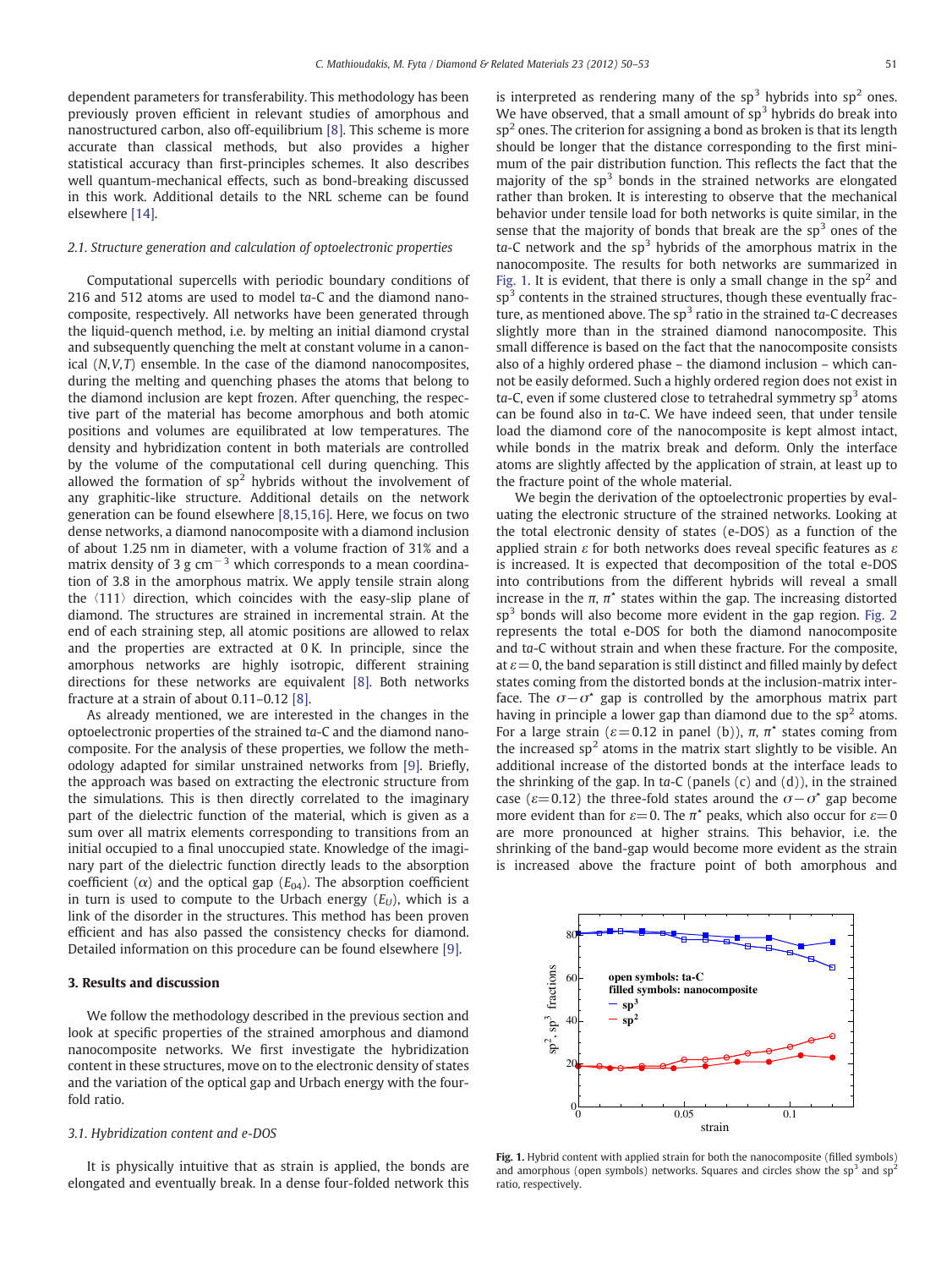<span id="page-2-0"></span>

Fig. 2. Total e-DOS for the diamond nanocomposite and the ta-C network. In (a), (b) results are shown for the diamond composites at 0 and 0.12 strain, respectively. In  $(c)$ ,  $(d)$  the respective results for the same amount of load are shown for ta-C. The e-DOS is shifted, so that 0 eV corresponds to the Fermi energy (black/dotted line).

composite materials. From a nanotechnological point of view, though, going beyond the fracture point would not be of high interest.

#### 3.2. Optical gap and Urbach energy

We move on to the variation of the optical gap and the Urbach energy with the total  $sp<sup>3</sup>$  content in the structures. The results for the diamond nanocomposite are depicted in Fig. 3. Note, that the same  $sp<sup>3</sup>$  content may correspond to different strains, hence the multiple values of the gap or  $E_U$  for the same sp<sup>3</sup> ratio. For the strained diamond nanocomposite, the optical gap vs.  $sp<sup>3</sup>$  ratio curve is about 0.5 eV lower than the respective unstrained case [\[9\].](#page-3-0) Evidently, the deformations due to strain, specifically at the interface region, lead to significant deviations from tetrahedral symmetry as compared to unstrained composites. These deviations, as shown through the optoelectronic properties in the simulated structures, would be of practical interest in applications as these could be directly observable in the experiments the way it is proposed in this work. The overall decrease in the optical gap shown in the figure is about 0.55 eV, larger than in strained ta-C, which will be discussed next. The values for the Urbach energy of the strained composite are slightly lower than in the unstrained diamond composites [\[9\]](#page-3-0). This might occur due to the interplay of regions of different density and hybridization content in the strained structures. The variation lies also in the same range as the Urbach energy for core atoms in the unstrained diamond composites for the same range of  $sp<sup>3</sup>$  content [\[9\]](#page-3-0).



Fig. 3. Variation of the optical gap  $E_{04}$  (squares) and the Urbach edge  $E_U$  (circles) with the  $s<sup>3</sup>$  content in the diamond nanocomposite.



Fig. 4. Variation of the optical gap  $E_{04}$  (squares) and the Urbach edge  $E_U$  (circles) with the  $sp^3$  content in ta-C.

In the case of ta-C, the results of which are shown in Fig. 4, the optical gaps are quantitatively similar to those for the unstrained case for the same four-fold content (see  $[4]$ ). The optical gap decreases as the four-fold content decreases. The overall decrease is about 0.35 eV, which is not very large taking into account that the  $sp<sup>3</sup>$  bonds are unphysically elongated and distorted in the strained material. The Urbach edge as a function of the four-fold content in the strained amorphous network follows the non-monotonic behavior of the unstrained non-hydrogenated amorphous networks [\[4\].](#page-3-0) It also increases sharply, reaching a maximum and then declines sharply. This feature reveals a mechanism affecting the Urbach energy of strained dense amorphous carbon, which is similar to that for unstrained amorphous networks with a varying  $sp<sup>3</sup>$  content.

### 4. Conclusions

In this work we have applied tensile strain on dense amorphous and diamond nanocomposite networks using a tight-binding molecular dynamics computational scheme. We have investigated how the external load affects different properties of these materials. As a result, we found no significant change in their electronic density of states, since the change in the hybridization content was not significant. The decrease of the four-fold content in these structures, though, led to a noticeable difference in their optical gap and Urbach edge as compared to the equilibrium unstrained structures. We have investigated the connection of both the Urbach energy and the optical gap with the  $sp<sup>3</sup>$  content in the strained materials. In the amorphous case, larger deviations from the unstrained network were found in the Urbach energy, while no significant change was evident in the optical gap. On the other hand, for the diamond nanocomposite, a larger decrease in the optical gap was clear compared to a very small variation in the Urbach energy. Conclusively, such properties can serve as a probe for possible deformations or fracture in such nanostructured networks. Here, the aim was to set a pathway to recognize these structural alterations affecting the operation of functional materials in practical nanotechnological applications.

#### Acknowledgements

MF acknowledges support from the 'Gender Issue Incentive Funds' of the Cluster of Excellence in Munich, Germany and the 'BioFuS' project of the Intra-European Marie-Curie Actions (call FP7-PEOPLE-2009-IEF).

#### References

- [1] J. Robertson, Mater. Sci. Eng. R (2002) 129.
- [2] S.R.P. Silva, in: H.S. Nalwa (Ed.), Handbook of Thin Film Materials, Vol.4, Academic Press, New York, 2002, p. 403. [3] P.C. Kelires, Phys. Rev. Lett. (1994) 2460.